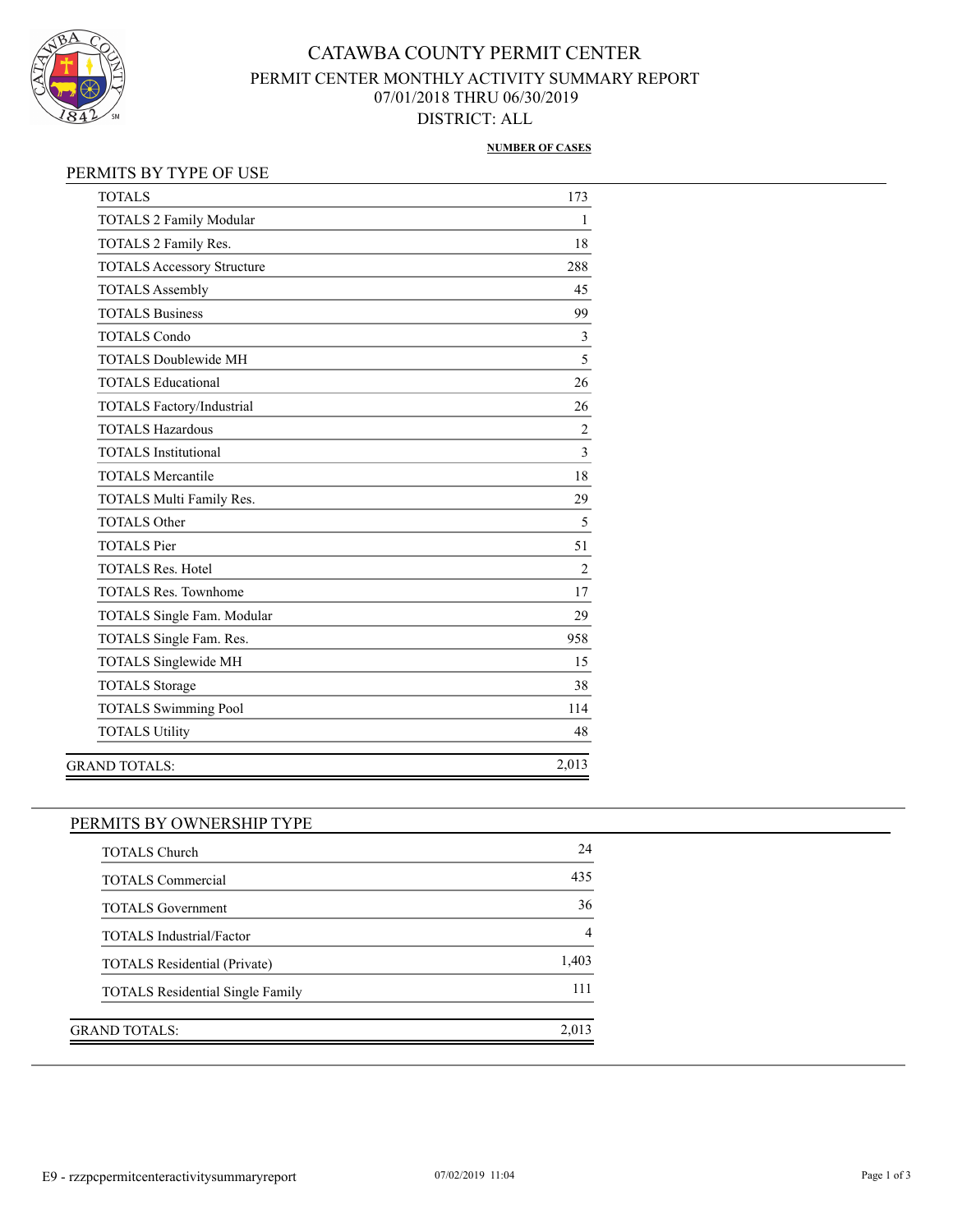

# CATAWBA COUNTY PERMIT CENTER PERMIT CENTER MONTHLY ACTIVITY SUMMARY REPORT 07/01/2018 THRU 06/30/2019 DISTRICT: ALL

### **NUMBER OF CASES**

| PERMIT ISSUED                   |        |
|---------------------------------|--------|
| <b>TOTAL Building ISSUED</b>    | 1,814  |
| <b>TOTAL Electrical ISSUED</b>  | 5,876  |
| <b>TOTAL Mechanical ISSUED</b>  | 3,006  |
| <b>TOTAL Mobile Home ISSUED</b> | 59     |
| <b>TOTAL Plumbing ISSUED</b>    | 1,182  |
| <b>TOTAL Sign ISSUED</b>        | 173    |
| <b>TOTAL PERMITS ISSUED:</b>    | 12,110 |

Number of Violation cases entered for Building Inspections

### CAPITAL FEES BY FEE TYPE

| TOTAL 1" Water Connection/Tap Fee                  |                               |
|----------------------------------------------------|-------------------------------|
| TOTAL 1" Water Connection/Tap Fee - 50%            | 3                             |
| TOTAL 1.5" Water Connection/Tap Fee                |                               |
| TOTAL 3" Water Connection/Tap Fee                  | 3                             |
| TOTAL 3/4" Water Connection/Tap Fee                | 95                            |
| TOTAL 3/4" Water Connection/Tap Fee - 50%          | 25                            |
| TOTAL Sewer Connection - 1" Water Supply/Tap Fee   | $\mathfrak{D}_{\mathfrak{p}}$ |
| TOTAL Sewer Connection - 3" Water Supply/Tap Fee   | $\mathcal{E}$                 |
| TOTAL Sewer Connection - 3/4" Water Supply/Tap Fee | 68                            |
| GRAND TOTAL                                        | 207                           |

### PLAN REVIEW TOTALS SUMMARY

| <b>TOTALS Standard Plan Review</b> | 514 |  |
|------------------------------------|-----|--|
| <b>GRAND TOTALS:</b>               | 514 |  |
| PERMITS PLANNING & ZONING          |     |  |
| TOTALS Zoning Authorization (NR)   | 88  |  |
| TOTALS Zoning Authorization (R)    | 849 |  |
| <b>GRAND TOTALS:</b>               | 937 |  |
| FIRE MARSHAL'S OFFICE              |     |  |
| <b>TOTALS Fire Construction</b>    | 32  |  |
| <b>GRAND TOTALS:</b>               | 32  |  |